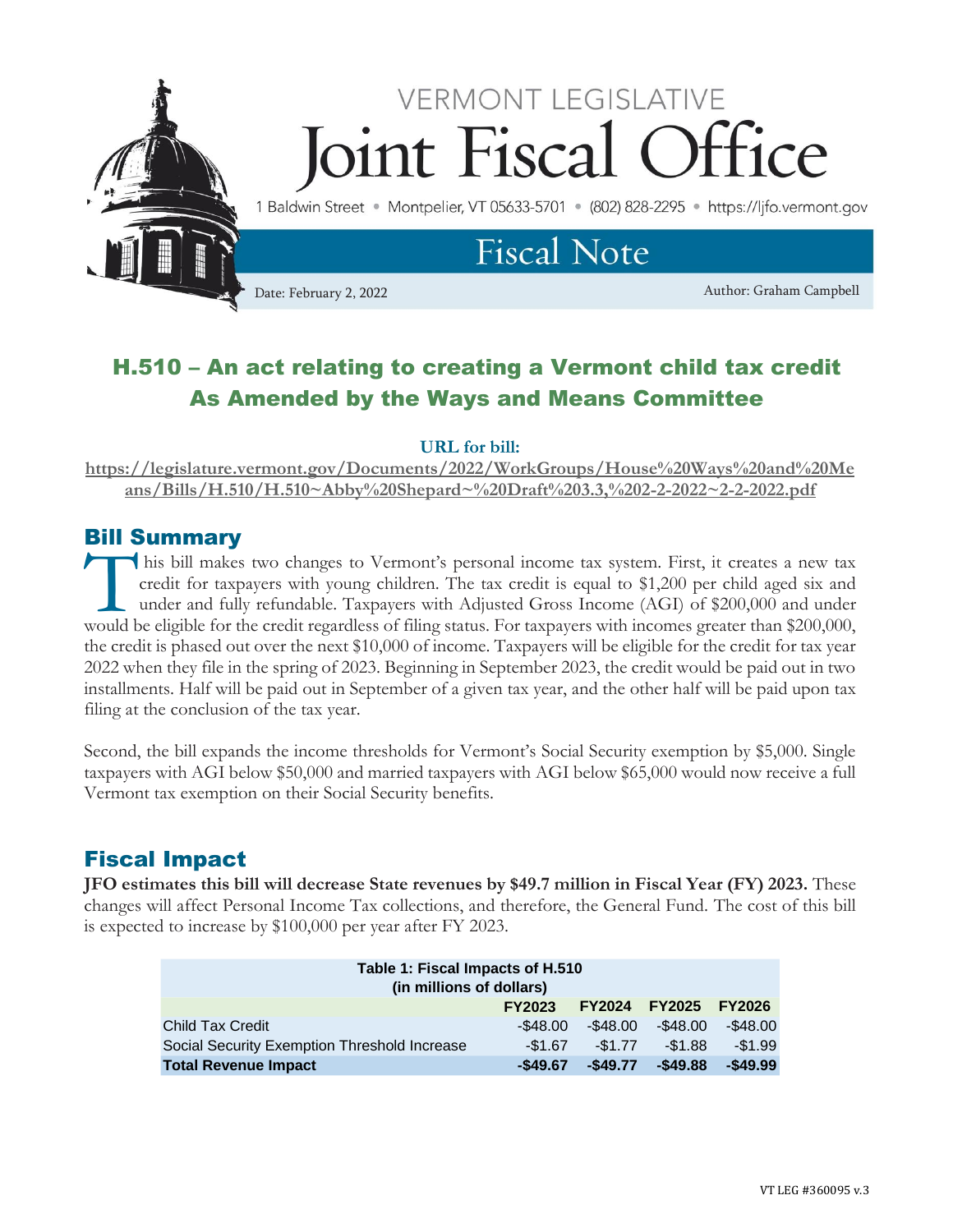## **Details and analysis**

### *Child Tax Credit*

JFO estimates that the Child Tax Credit will reduce State revenues by \$48 million in FY 2023. The credit in this bill is forecasted be paid out to approximately 34,000 tax returns and roughly 40,000 children in Vermont in FY 2023. Information from the Department of Taxes shows that the credit will benefit taxpayers across all income levels (Table 2).

|                     | Table 2: Taxpayer Impacts of H.510  |                  |       |  |  |  |
|---------------------|-------------------------------------|------------------|-------|--|--|--|
|                     |                                     |                  |       |  |  |  |
|                     |                                     | <b>Taxpayers</b> |       |  |  |  |
| <b>Income Group</b> |                                     | <b>Impacted</b>  |       |  |  |  |
|                     | Negative                            | \$25,000         | 6,008 |  |  |  |
|                     | \$25,000                            | \$50,000         | 8,357 |  |  |  |
|                     | \$50,000                            | \$75,000         | 5,914 |  |  |  |
|                     | \$75,000                            | \$100,000        | 4,956 |  |  |  |
|                     | \$100,000                           | \$200,000        | 9,221 |  |  |  |
|                     | Source: Vermont Department of Taxes |                  |       |  |  |  |
|                     |                                     |                  |       |  |  |  |

JFO expects this tax credit will significantly reduce tax liabilities and effective tax rates for lower- and middleincome groups on average in Vermont. According to the Department of Taxes, in 2020, the average tax paid by income group is \$1,200 or less for taxpayers with AGI less than \$60,000. This means that for most families with young children under this income level, this tax credit will likely reduce their Vermont tax liability to zero or result in payments from the State.

### *Social Security Exemption*

Under current law, Vermont exempts Social Security income from taxation for single taxpayers with AGI below \$45,000 and married filers with AGI below \$60,000. Over the next \$10,000 the exemption is phased out. This bill would increase those thresholds by \$5,000: \$50,000 for single filers and \$65,000 for married filers. The phase out over the next \$10,000 remains.

JFO estimates that this will reduce State revenues by \$1.67 million in FY 2023, growing by approximately \$100,000 each year thereafter. The beneficiaries of this tax change are heavily concentrated among Social Security recipients with AGI above \$50,000 and below \$70,000. About 7,800 tax returns are expected to be impacted, and the average tax change is expected to be a tax cut of \$215 (Table 3)

| Table 3: Tax Impacts of Social Security Threshold Change |          |                    |                         |                    |  |  |  |
|----------------------------------------------------------|----------|--------------------|-------------------------|--------------------|--|--|--|
|                                                          |          | <b>Tax Returns</b> | <b>Total Tax Impact</b> | <b>Average Tax</b> |  |  |  |
|                                                          |          | <b>Impacted</b>    | (in millions)           | Cut                |  |  |  |
| <b>Negative</b>                                          | \$40,000 | O                  | \$0.00                  | \$0                |  |  |  |
| \$40,000                                                 | \$50,000 | 1,170              | $-$0.14$                | $-$123$            |  |  |  |
| \$50,000                                                 | \$60,000 | 2.312              | $-$0.56$                | $-$241$            |  |  |  |
| \$60,000                                                 | \$70,000 | 2,848              | $-$0.70$                | $-$247$            |  |  |  |
| \$70,000                                                 | \$80,000 | 1,472              | $-$0.27$                | $-$184$            |  |  |  |
| \$80,000 Infinity                                        |          | 0                  | \$0.00                  | \$0                |  |  |  |
| <b>Total</b>                                             |          | 7,802              | $-$1.67$                | $-$215$            |  |  |  |